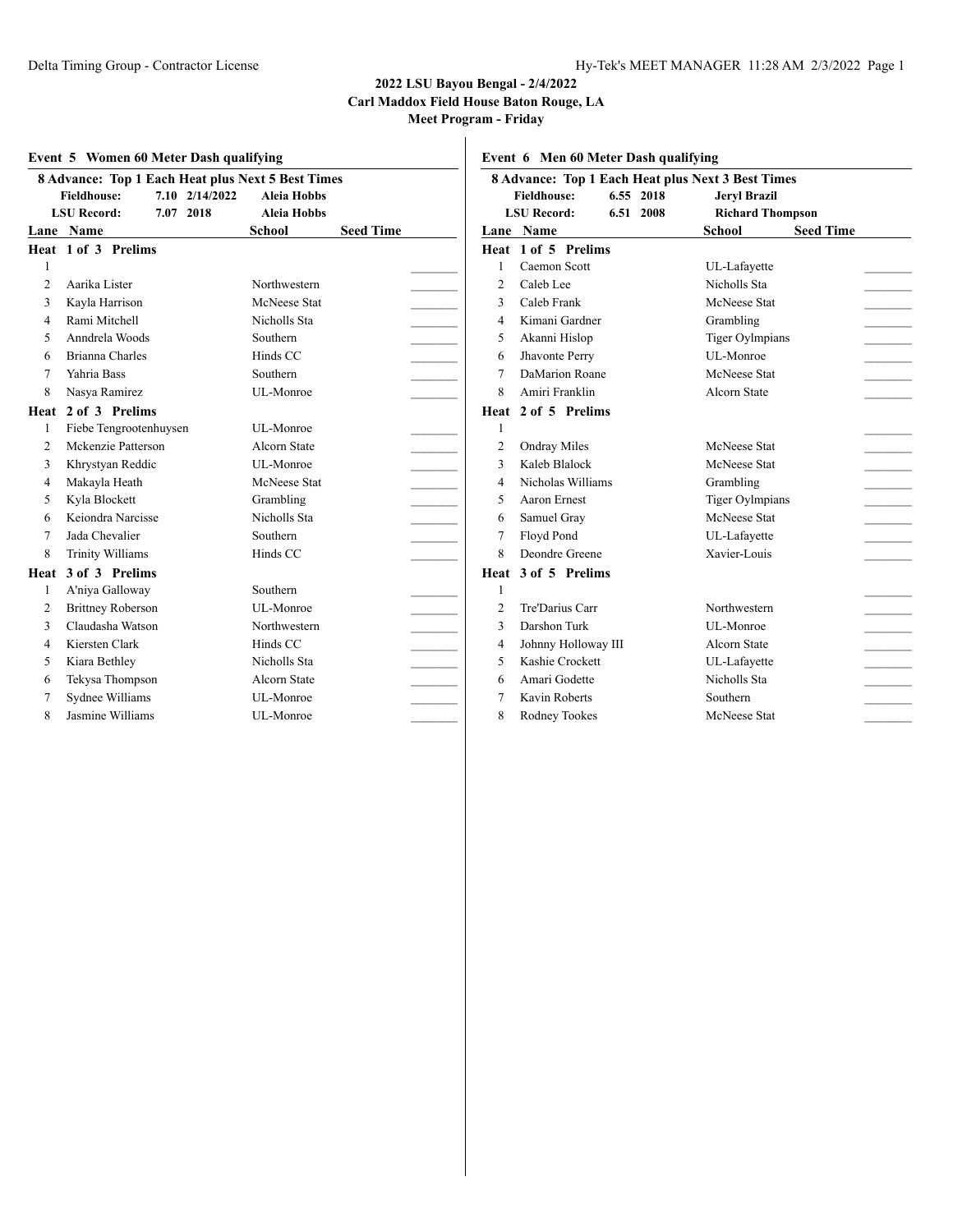|    |                        | Heat 4 of 5 Prelims(Event 6 Men 60 Meter Dash qualifying) |  |
|----|------------------------|-----------------------------------------------------------|--|
| 1  | Nathan Fergusson       | UL-Lafayette                                              |  |
| 2  | Ryan Nicholls          | Nicholls Sta                                              |  |
| 3  | Levance Williams       | <b>US Express E</b>                                       |  |
| 4  | Brandon Lewis          | UL-Monroe                                                 |  |
| 5. | Warrick Baker          | UL-Lafayette                                              |  |
| 6  | Arrington Robinson     | Alcorn State                                              |  |
| 7  | Christian Fulcher      | McNeese Stat                                              |  |
| 8  | Richard Lee            | McNeese Stat                                              |  |
|    | Heat 5 of 5 Prelims    |                                                           |  |
| 1  |                        |                                                           |  |
| 2  | Robert Ellis           | Xavier-Louis                                              |  |
| 3  | <b>Yves Cherubin</b>   | UL-Lafayette                                              |  |
| 4  | Jody Shepard           | <b>US Express E</b>                                       |  |
| 5  | <b>Ashton Defreeze</b> | Alcorn State                                              |  |
| 6  | Terroll Jolla          | UL-Lafayette                                              |  |
| 7  | Olivier Bryant         | Unattached                                                |  |
| 8  | Terrill Banks          | McNeese Stat                                              |  |

#### **Event 4 Men 60 Meter Hurdles**

|               | <b>8 Advance: Top 1 Each Heat plus Next 4 Best Times</b> |                |                        |                  |  |  |
|---------------|----------------------------------------------------------|----------------|------------------------|------------------|--|--|
|               | <b>Fieldhouse:</b>                                       | 7.67 2/18/2011 | <b>Ryan Fontenot</b>   |                  |  |  |
|               | <b>LSU Record:</b><br>7.51 2021                          |                | <b>Damion Thomas</b>   |                  |  |  |
|               | <b>Lane Name</b>                                         |                | School                 | <b>Seed Time</b> |  |  |
|               | <b>Heat 1 of 4 Prelims</b>                               |                |                        |                  |  |  |
| 1             |                                                          |                |                        |                  |  |  |
| $\mathcal{L}$ | Kai Hensley                                              |                | UL-Lafayette           |                  |  |  |
| 3             | <b>Bailey Couch</b>                                      |                | <b>UL-Monroe</b>       |                  |  |  |
| 4             | Devin Bilbo                                              |                | <b>UL-Monroe</b>       |                  |  |  |
| 5             | <b>Arthur Price</b>                                      |                | <b>Tiger Oylmpians</b> |                  |  |  |
| 6             | Timothy Cola                                             |                | UL-Lafayette           |                  |  |  |
| 7             | <b>Anthony Davis</b>                                     |                | Grambling              |                  |  |  |
| 8             | Jachius Spears                                           |                | Alcorn State           |                  |  |  |

### **Heat 2 of 4 Prelims**

| 1              |                      |                     |  |
|----------------|----------------------|---------------------|--|
| $\overline{2}$ | Jody Shepard         | <b>US Express E</b> |  |
| 3              | Devin Sowell         | Southern            |  |
| 4              | Jvontae Noel         | Alcorn State        |  |
| 5              | <b>Yves Cherubin</b> | UL-Lafayette        |  |
| 6              | Jordan Thompson      | Southern            |  |
| 7              | Charles Nnathah      | Alcorn State        |  |
| 8              |                      |                     |  |
|                | Heat 3 of 4 Prelims  |                     |  |
| 1              |                      |                     |  |
| 2              | Isaac Hayes          | Nicholls Sta        |  |
| 3              | Jae Sutherland       | Alcorn State        |  |
| 4              | Jarden James         | Southern            |  |
| 5              | Tahj Whitfield       | UL-Lafayette        |  |
| 6              | Brandon Lewis        | UL-Monroe           |  |
| 7              | Gavin Jaime          | UL-Lafayette        |  |
| 8              |                      |                     |  |
| Heat           | 4 of 4 Prelims       |                     |  |
| 1              |                      |                     |  |
| $\overline{2}$ | Dante Montaque       | Grambling           |  |
| 3              | Zachary Sampson      | UL-Lafayette        |  |
| 4              | Terrell Chevalier    | Southern            |  |
| 5              | Darshon Turk         | UL-Monroe           |  |
| 6              | Chandler Mixon       | UL-Lafayette        |  |

- 7 Albert Cain Grambling
-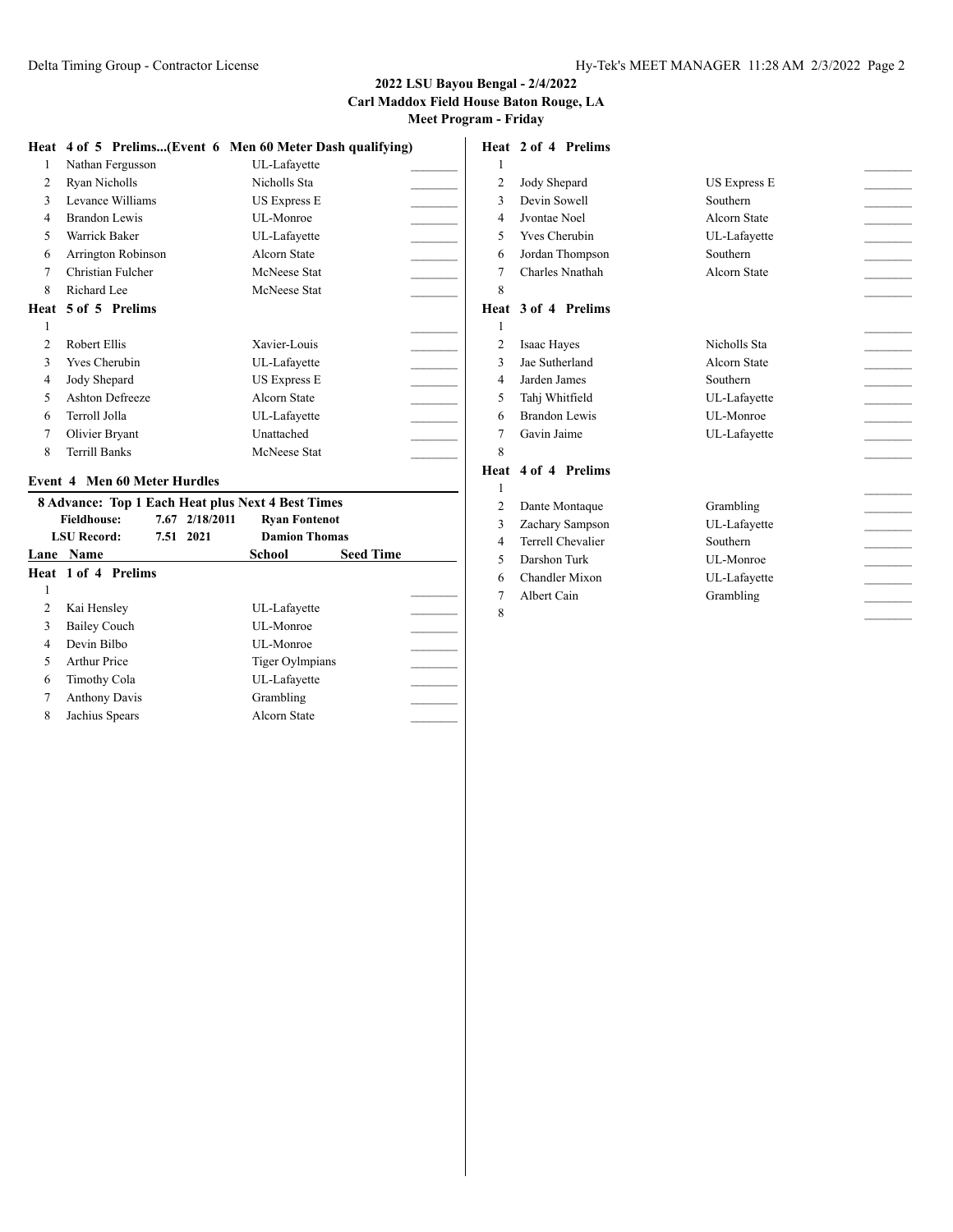# **Event 3 Women 60 Meter Hurdles**

|                |                        |                | 8 Advance: Top 1 Each Heat plus Next 5 Best Times |                  |  |
|----------------|------------------------|----------------|---------------------------------------------------|------------------|--|
|                | <b>Fieldhouse:</b>     | 7.90 2/20/2015 | <b>Jasmin Stowers</b>                             |                  |  |
|                | <b>LSU Record:</b>     | 7.86 2020      | Tonea Marshall (7.86a)                            |                  |  |
|                | Lane Name              |                | <b>School</b>                                     | <b>Seed Time</b> |  |
|                | Heat 1 of 3 Prelims    |                |                                                   |                  |  |
| 1              |                        |                |                                                   |                  |  |
| $\overline{c}$ | Akili Pleas-Carnie     |                | Alcorn State                                      |                  |  |
| 3              | Reagan West            |                | McNeese Stat                                      |                  |  |
| $\overline{4}$ | Omo Oboh               |                | Nicholls Sta                                      |                  |  |
| 5              | Alaysha Johnson        |                | <b>MORE SPORTS</b>                                |                  |  |
| 6              | Kennedy London         |                | UL-Lafayette                                      |                  |  |
| 7              | Sydnee Williams        |                | UL-Monroe                                         |                  |  |
| 8              | <b>Ivory Davis</b>     |                | Grambling                                         |                  |  |
| Heat           | 2 of 3 Prelims         |                |                                                   |                  |  |
| 1              | Karanay Alexander      |                | Southern                                          |                  |  |
| $\overline{c}$ | Rebekka Schubert       |                | UL-Monroe                                         |                  |  |
| 3              | Kinnady Hawkins        |                | McNeese Stat                                      |                  |  |
| 4              | Jada Chevalier         |                | Southern                                          |                  |  |
| 5              | <b>Serenity Rogers</b> |                | UL-Lafayette                                      |                  |  |
| 6              | <b>Emerald Carter</b>  |                | Xavier-Louis                                      |                  |  |
| $\tau$         | Savanna Lawson         |                | UL-Monroe                                         |                  |  |
| 8              | Ivana Cecchetti        |                | UL-Lafayette                                      |                  |  |
| Heat           | 3 of 3 Prelims         |                |                                                   |                  |  |
| 1              | Sierra Session         |                | Southern                                          |                  |  |
| 2              | Amiya Matthews         |                | Nicholls Sta                                      |                  |  |
| 3              | Rayna Whyte            |                | Grambling                                         |                  |  |
| $\overline{4}$ | Morgan Talley          |                | McNeese Stat                                      |                  |  |
| 5              | Jerricka Ambus         |                | Hinds CC                                          |                  |  |
| 6              | Jasmine Williams       |                | UL-Monroe                                         |                  |  |
| 7              | Shatoya Linzer         |                | Southern                                          |                  |  |
| 8              | Jadah Oquain           |                | Nicholls Sta                                      |                  |  |

#### **Event 33 Women 600 Meter Run**

| <b>Lane</b> Name              | <b>School</b> | <b>Seed Time</b> |  |
|-------------------------------|---------------|------------------|--|
| Section 1 of 3 Finals         |               |                  |  |
|                               |               |                  |  |
| $\mathcal{L}$                 |               |                  |  |
|                               |               |                  |  |
| <b>Brittney Roberson</b><br>4 | UL-Monroe     |                  |  |
| Chrisann Gordon-Powell        | Unattached    |                  |  |
| Fiebe Tengrootenhuysen<br>6   | UL-Monroe     |                  |  |
|                               |               |                  |  |

#### **Section 2 of 3 Finals**

| $\overline{c}$ |                              |              |  |
|----------------|------------------------------|--------------|--|
| 3              |                              |              |  |
| 4              | Tabea Czech                  | Nicholls Sta |  |
| 5              | Alexandra Johnson            | UL-Lafayette |  |
| 6              | Kelsey Cooley                | UL-Lafayette |  |
|                | <b>Section 3 of 3 Finals</b> |              |  |
|                |                              |              |  |
| $\overline{2}$ |                              |              |  |
| $\mathbf{3}$   | Sierra Session               | Southern     |  |
| 4              | Julia Garcia Verges          | Nicholls Sta |  |
| 5              | Summer Seal                  | Nicholls Sta |  |
| 6              | Ester Hardardottir           | Nicholls Sta |  |
|                |                              |              |  |

### **Event 34 Men 600 Meter Run**

|                | <b>Lane Name</b>             | <b>School</b> | <b>Seed Time</b> |  |
|----------------|------------------------------|---------------|------------------|--|
|                | Section 1 of 4 Finals        |               |                  |  |
| 1              |                              |               |                  |  |
| $\overline{2}$ |                              |               |                  |  |
| 3              |                              |               |                  |  |
| 4              | Korey Pratt                  | Hinds CC      |                  |  |
| 5              | Thomas Daigle                | LSU           |                  |  |
| 6              | Joseph White                 | UL-Monroe     |                  |  |
|                | <b>Section 2 of 4 Finals</b> |               |                  |  |
| 1              |                              |               |                  |  |
| $\overline{2}$ |                              |               |                  |  |
| 3              |                              |               |                  |  |
| 4              | Antoni Hoyte-Small           | UL-Lafayette  |                  |  |
| 5              | <b>Baptiste Depril-Dupre</b> | UL-Lafayette  |                  |  |
| 6              | Joseph Patterson             | UL-Lafayette  |                  |  |
|                | <b>Section 3 of 4 Finals</b> |               |                  |  |
| 1              |                              |               |                  |  |
| $\overline{2}$ |                              |               |                  |  |
| 3              | Kolton Kelley                | UL-Monroe     |                  |  |
| 4              | Wesley O'Neal                | Nicholls Sta  |                  |  |
| 5              | Javed Jones                  | UL-Lafayette  |                  |  |
| 6              | Reid Guirlando               | UL-Monroe     |                  |  |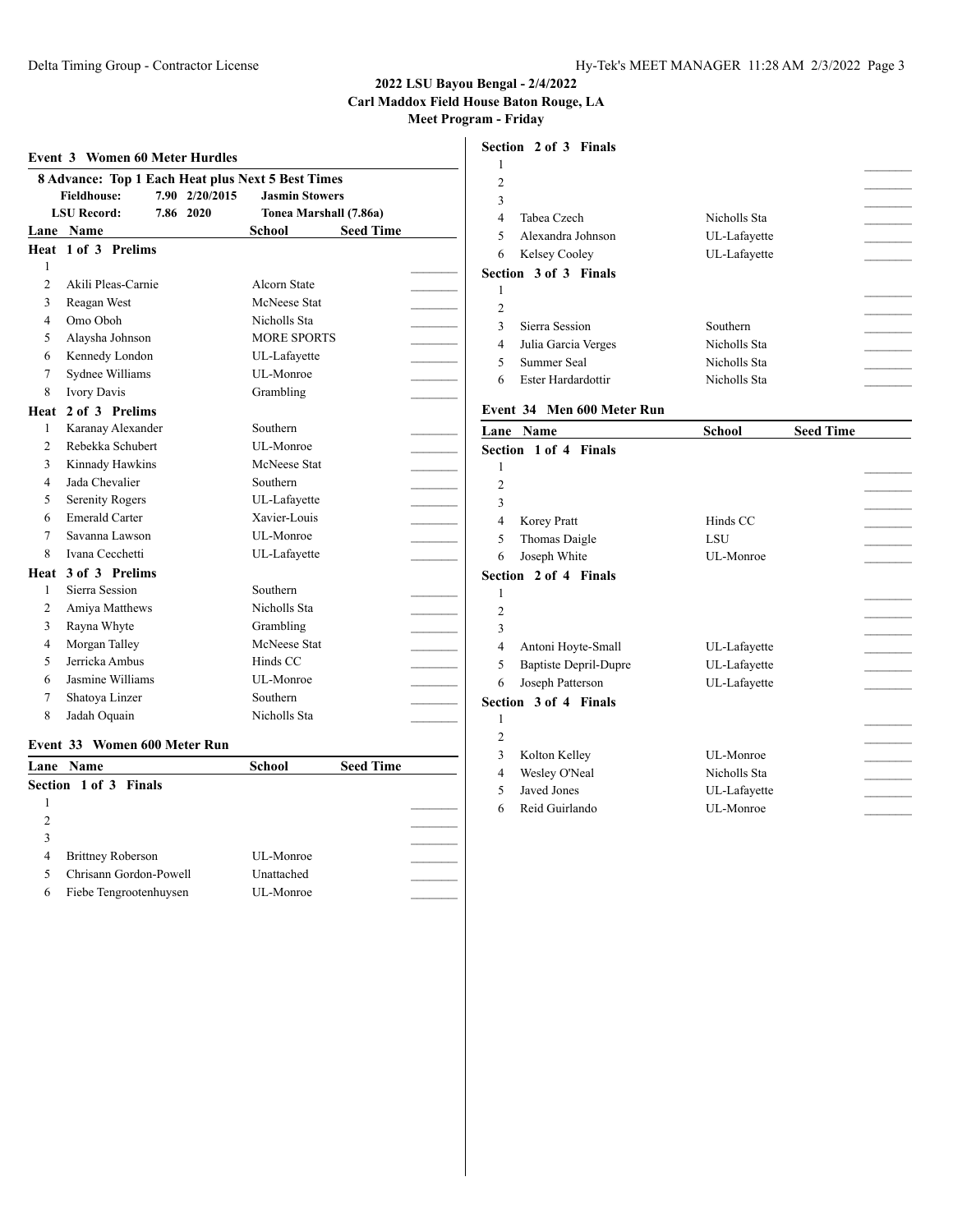#### **2022 LSU Bayou Bengal - 2/4/2022**

**Carl Maddox Field House Baton Rouge, LA**

**Meet Program - Friday**

 $\overline{1}$ 

| Section 4 of 4 Finals(Event 34 Men 600 Meter Run) |                                   | Event 8 Men 1 Mile Run                    |                                   |
|---------------------------------------------------|-----------------------------------|-------------------------------------------|-----------------------------------|
| -1                                                |                                   | <b>SECTIONS AGAINST TIME</b>              |                                   |
| 2                                                 |                                   | <b>Fieldhouse:</b><br>3:59.54 1976        | <b>Steve Bolt</b>                 |
| 3<br>Jake Fabacher                                | Nicholls Sta                      | <b>LSU Record:</b><br>3:57.49 2021        | <b>Davis Bove</b>                 |
| $\overline{4}$<br><b>Terrill Banks</b>            | McNeese Stat                      | Lane Name                                 | <b>Seed Time</b><br><b>School</b> |
| Anthony Landry<br>5                               | Nicholls Sta                      | Section 1 of 2 Finals                     |                                   |
| Filippo Squassina<br>6                            | McNeese Stat                      | Adam Wise<br>$\mathbf{1}$                 | LSU                               |
| <b>Event 7 Women 1 Mile Run</b>                   |                                   | $\overline{2}$<br><b>Garrett Hamilton</b> | LSU                               |
| <b>SECTIONS AGAINST TIME</b>                      |                                   | 3<br>Evans Kipchumba                      | Tulane                            |
| 4:35.06 1986<br><b>Fieldhouse:</b>                | Liz Lynch                         | Thomas Daigle<br>$\overline{4}$           | LSU                               |
| 4:38.45 2017<br><b>LSU Record:</b>                | <b>Morgan Schuetz</b>             | 5<br>Cade Martin                          | LSU                               |
| Lane Name                                         | <b>Seed Time</b><br><b>School</b> | Jack Wallace<br>6                         | LSU                               |
| Section 1 of 2 Finals                             |                                   | $\overline{7}$<br>Miles Kanipe            | Nicholls Sta                      |
| Emoni Coleman<br>1                                | UL-Lafayette                      | 8<br>Elias Loriposia                      | McNeese Stat                      |
| $\overline{c}$<br>Sophie Martin                   | <b>LSU</b>                        | 9<br><b>Bethwel Tum</b>                   | Tulane                            |
| 3<br><b>Hailey Day</b>                            | LSU                               | Randy Canady<br>10                        | Nicholls Sta                      |
| Callie Hardy<br>$\overline{4}$                    | <b>LSU</b>                        | Preston Whisenhunt<br>11                  | Nicholls Sta                      |
| Carly Nicholson<br>5                              | LSU                               | 12<br>Adam Aldahair                       | Tulane                            |
| Adele Broussard<br>6                              | <b>LSU</b>                        | Section 2 of 2 Finals                     |                                   |
| $\overline{7}$<br>Molly McHale                    | LSU                               | Dustin Worley<br>-1                       | Nicholls Sta                      |
| 8<br>Elsa Rijpstra                                | Nicholls Sta                      | $\overline{2}$<br>Teddy Gowan             | UL-Monroe                         |
| 9<br>Megan Nevlud                                 | Nicholls Sta                      | 3<br>Payton Foreman                       | McNeese Stat                      |
| Lara Reifers<br>10                                | Nicholls Sta                      | Lafayette Collins<br>$\overline{4}$       | Southern                          |
| Elaina Hansen<br>11                               | Nicholls Sta                      | 5<br>David Smith                          | <b>Alcorn State</b>               |
| Ceren Yilmaz<br>12                                | Nicholls Sta                      | Solomon Brent<br>6                        | UL-Lafayette                      |
| 13<br>Breanna Bernard                             | LSU                               | $\overline{7}$<br><b>Bethwel Limo</b>     | Grambling                         |
| 14                                                |                                   | 8<br>Victor Parra                         | UL-Monroe                         |
| Section 2 of 2 Finals                             |                                   | 9<br><b>Adrian Harris</b>                 | UL-Monroe                         |
| Annie Fink<br>1                                   | LSU                               | Aryamanua Rogers<br>10                    | Grambling                         |
| $\overline{2}$<br>Stellah Kiptui                  | <b>Alcorn State</b>               | Owen Gusir<br>11                          | Grambling                         |
| 3<br>Myah Robichaux                               | Nicholls Sta                      | 12<br>Dustin Wager                        | Nicholls Sta                      |
| Brenda Ellis<br>$\overline{4}$                    | Tulane                            |                                           |                                   |
| 5<br>Runelda Jackson                              | Alcorn State                      | Event 9 Women 400 Meter Dash              |                                   |
| Amber Desselle<br>6                               | <b>LSU</b>                        | <b>SECTIONS AGAINST TIME</b>              |                                   |
| Kashi Roberts<br>$\overline{7}$                   | Southern                          | <b>Fieldhouse:</b><br>52.70 1991          | <b>Diane Francis</b>              |
| 8<br>Mercy Kwambai                                | Grambling                         | <b>LSU Record:</b><br>50.92 2005          | <b>Hazel Ann Regis</b>            |
| 9<br>Lillian Thuo                                 | Grambling                         | Lane Name                                 | <b>Seed Time</b><br><b>School</b> |
| Judith Kiptanui<br>10                             | Grambling                         | Section 1 of 6 Finals                     |                                   |
| Sharon Labich<br>11                               | Grambling                         | $\mathbf{1}$                              |                                   |
| Deborah Kiplagat<br>12                            | Grambling                         | $\overline{2}$<br>Diandrenique Gaines     | Hinds CC                          |
| 13<br>Sohalia Schoen                              | UL-Monroe                         | Hunter Robinson<br>3                      | Tulane                            |
| 14                                                |                                   | $\overline{4}$<br>Louise Jones            | Tulane                            |
|                                                   |                                   | 5<br><b>Brooke Gray</b>                   | Hinds CC                          |
|                                                   |                                   | 6<br>Hailey Alcorn                        | Nicholls Sta                      |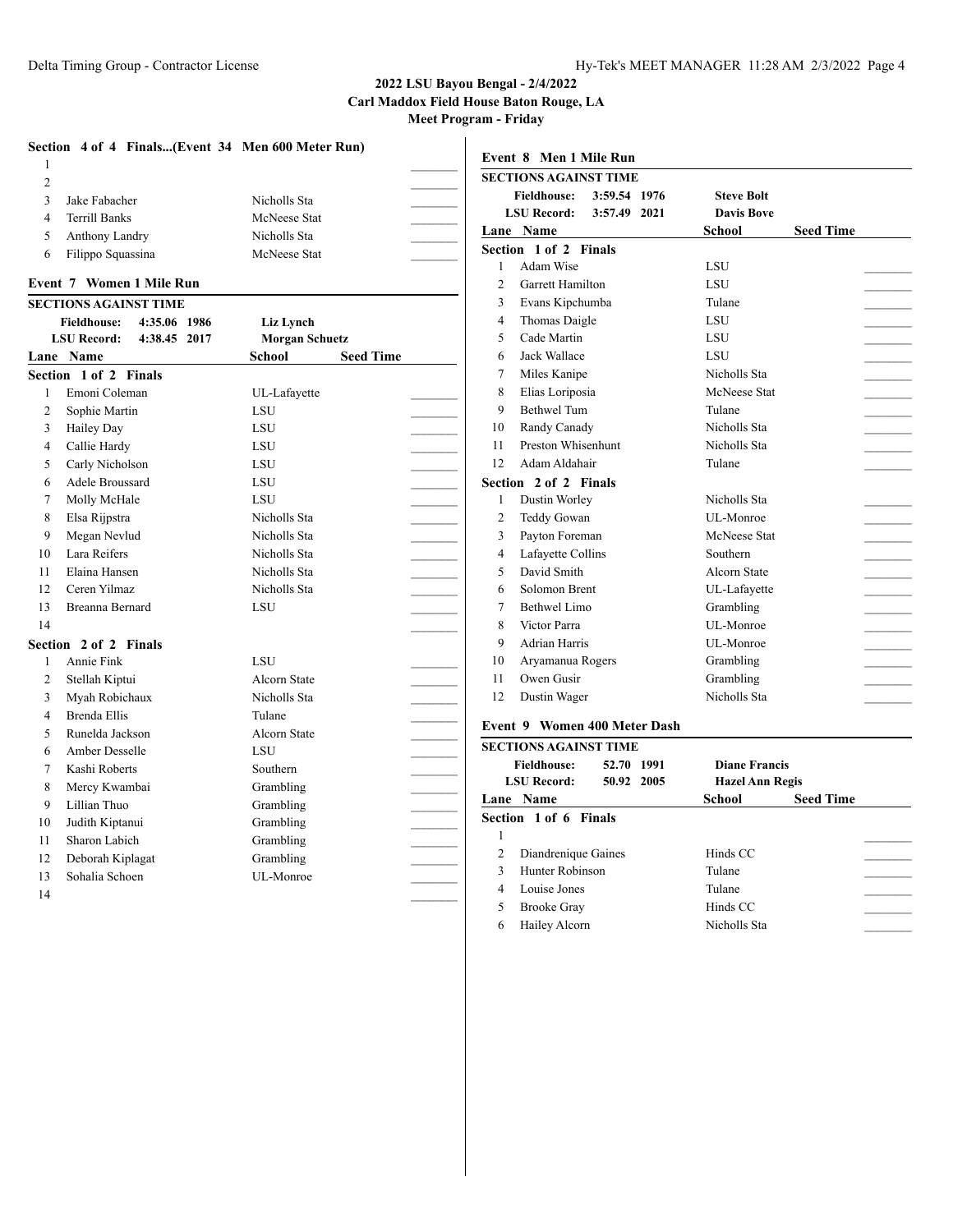|                |                       | Section 2 of 6 Finals(Event 9 Women 400 Meter Dash) | Section 6 of 6 Finals                            |                                   |                |
|----------------|-----------------------|-----------------------------------------------------|--------------------------------------------------|-----------------------------------|----------------|
|                |                       |                                                     |                                                  |                                   |                |
| 2              | Mikeibra Morris       | Hinds CC                                            | $\overline{2}$                                   |                                   | $\overline{a}$ |
| 3              | JodyAnn Dixon         | Hinds CC                                            | Shani Simon<br>3                                 | Southern                          |                |
| 4              | Lazericka Louis       | Hinds CC                                            | Sydnea Guidry<br>$\overline{4}$                  | UL-Lafayette                      |                |
| 5              | Oneke Gwan            | Tulane                                              | <b>Trinity Kirk</b><br>5                         | Southern                          |                |
| 6              | Qymeshia Mayhew       | Southern                                            | Makayla Heath<br>6                               | McNeese Stat                      |                |
|                | Section 3 of 6 Finals |                                                     |                                                  |                                   |                |
|                |                       |                                                     | Event 10 Men 400 Meter Dash                      |                                   |                |
| $\overline{2}$ |                       |                                                     | <b>SECTIONS AGAINST TIME</b>                     |                                   |                |
| 3              | Anijah Williams       | Southern                                            | <b>Fieldhouse:</b><br>46.37 1988                 | <b>Clifton Campbell</b>           |                |
| 4              | Shonita Brome         | UL-Lafayette                                        | <b>LSU Record:</b><br>44.71 2021                 | <b>Noah WIlliams</b>              |                |
| 5              | Kennedy Pedro         | Southern                                            | Lane Name                                        | <b>Seed Time</b><br><b>School</b> |                |
| 6              | Nia Maye              | Nicholls Sta                                        | Section 1 of 5 Finals                            |                                   |                |
|                | Section 4 of 6 Finals |                                                     |                                                  |                                   |                |
|                |                       |                                                     | $\overline{2}$                                   |                                   |                |
| $\overline{2}$ |                       |                                                     | 3<br><b>Ondray Miles</b>                         | McNeese Stat                      |                |
| 3              | Dayna Sterling        | Grambling                                           | <b>Kason Jones</b><br>$\overline{4}$             | Southern                          |                |
| $\overline{4}$ | Kimorla Mushette      | Alcorn State                                        | Alfonso Hale Jr<br>5                             | Hinds CC                          |                |
| 5              | Kaylin Robinson       | Hinds CC                                            | <b>Trellas Forrest</b><br>6                      | Hinds CC                          |                |
| 6              | Lawryn Noel           | UL-Lafayette                                        | Section 2 of 5 Finals                            |                                   |                |
|                | Section 5 of 6 Finals |                                                     |                                                  |                                   |                |
|                |                       |                                                     | $\overline{2}$                                   |                                   |                |
| $\overline{2}$ |                       |                                                     | 3<br><b>Brandon Rhone</b>                        | UL-Lafayette                      |                |
| 3              | Chyna Royal           | Southern                                            | Maurice Green<br>$\overline{4}$                  | Xavier-Louis                      |                |
| 4              | <b>Emerald Carter</b> | Xavier-Louis                                        | <b>Chandler Love</b><br>$\overline{\phantom{1}}$ | Hinds CC                          |                |
| 5              | Justyce Thomas        | Hinds CC                                            | Christian Williams<br>6                          | Hinds CC                          |                |
| 6              | Kyrsten Turner        | Xavier-Louis                                        | Section 3 of 5 Finals                            |                                   |                |
|                |                       |                                                     |                                                  |                                   |                |
|                |                       |                                                     | <b>Bryce Moore</b><br>$\overline{2}$             | Southern                          |                |
|                |                       |                                                     | Richard Lee<br>3                                 | McNeese Stat                      |                |
|                |                       |                                                     | $\overline{4}$<br>Solomon Brent                  | UL-Lafayette                      |                |

5 Kavin Roberts Southern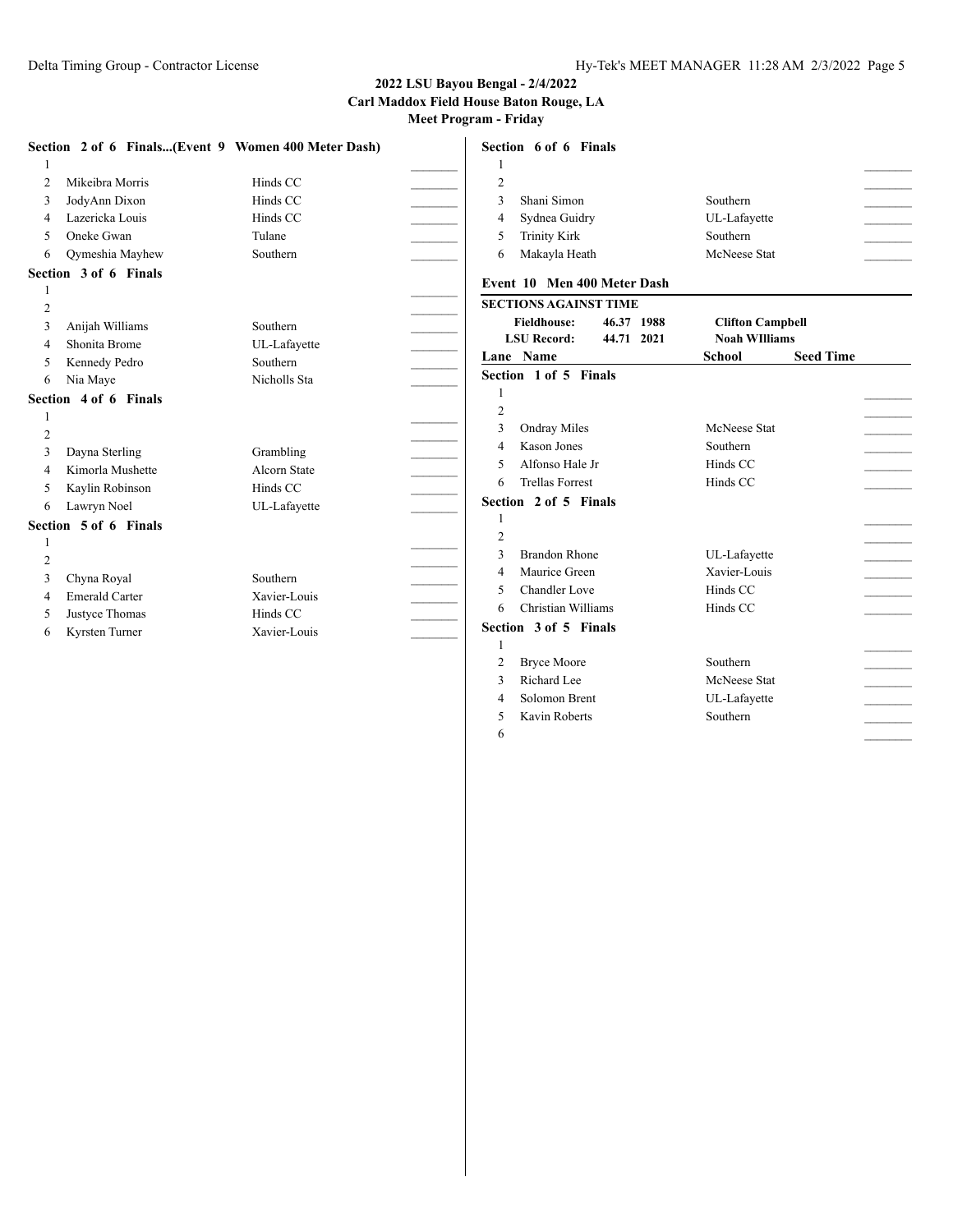|   | Section 4 of 5 Finals(Event 10 Men 400 Meter Dash) |                     |  |
|---|----------------------------------------------------|---------------------|--|
| 1 |                                                    |                     |  |
| 2 | Filippo Squassina                                  | McNeese Stat        |  |
| 3 | Lanard Harris                                      | UL-Lafayette        |  |
| 4 | Rodney Tookes                                      | McNeese Stat        |  |
| 5 | Levi Matthews                                      | Southern            |  |
| 6 | Amaru Cavalier                                     | Grambling           |  |
|   | Section 5 of 5 Finals                              |                     |  |
| 1 |                                                    |                     |  |
| 2 | Jerry Quinn II                                     | <b>US Express E</b> |  |
| 3 | Rushane Miller                                     | Southern            |  |
| 4 | Kaleb Blalock                                      | McNeese Stat        |  |
| 5 | DaMarion Roane                                     | McNeese Stat        |  |
| 6 | Ta'Cardrick Alexander                              | Southern            |  |

### **Event 11 Women 800 Meter Run**

|   | <b>SECTIONS AGAINST TIME</b>       |                     |                  |
|---|------------------------------------|---------------------|------------------|
|   | 2:03.92 1998<br><b>Fieldhouse:</b> | <b>Hazel Clark</b>  |                  |
|   | <b>LSU Record:</b><br>2:02.00 2013 | <b>Natoya Goule</b> |                  |
|   | Lane Name                          | School              | <b>Seed Time</b> |
|   | Section 1 of 2 Finals              |                     |                  |
| 1 | Amanda Radava                      | UL-Monroe           |                  |
| 2 | Shania Anthony                     | McNeese Stat        |                  |
| 3 | Daisy Enriquez                     | Alcorn State        |                  |
| 4 | Kimone Campbell                    | UL-Monroe           |                  |
| 5 | Alicia Stamey                      | LSU                 |                  |
| 6 | Samouya Nevers                     | Alcorn State        |                  |
| 7 | Kayla Warner                       | McNeese Stat        |                  |
| 8 |                                    |                     |                  |
| 9 |                                    |                     |                  |
|   |                                    |                     |                  |

#### **Section 2 of 2 Finals**

|   | Grace Sullivan   | McNeese Stat |  |
|---|------------------|--------------|--|
| 2 | Makayla Gates    | Alcorn State |  |
| 3 | Jordan Carter    | McNeese Stat |  |
| 4 | Callie Hardy     | LSU          |  |
| 5 | Skylah Barton    | Xavier-Louis |  |
| 6 | Priscilla Ibarra | McNeese Stat |  |
|   | Ivana Cecchetti  | UL-Lafayette |  |
| 8 | Kashi Roberts    | Southern     |  |
| 9 | Sophie Martin    | LSU          |  |
|   |                  |              |  |

#### **Event 12 Men 800 Meter Run**

|                | SECTIONS AGAINST TIME        |                            |
|----------------|------------------------------|----------------------------|
|                | Fieldhouse: 1:47.38 1991     | <b>George Kersh</b>        |
|                | LSU Record: 1:47.34 2017     | <b>Blair Henderson</b>     |
|                | <b>Lane Name</b>             | School<br><b>Seed Time</b> |
|                | <b>Section 1 of 2 Finals</b> |                            |
| 1              | Korey Pratt                  | Hinds CC                   |
| $\mathfrak{D}$ | Adam Wise                    | LSU                        |
| 3              | Marciano Taylor              | Alcorn State               |
| 4              | Nicholas Scott               | Southern                   |
| 5              | Stephen Mengich              | UL-Monroe                  |
| 6              | Eric Hawkins                 | UL-Monroe                  |
| 7              | Evans Kipchumba              | Tulane                     |
| 8              | <b>Garrett Hamilton</b>      | LSU                        |
|                | <b>Section 2 of 2 Finals</b> |                            |
| 1              | Christian Kingdom            | Hinds CC                   |
| 2              | Javon Rutledge               | Alcorn State               |
| 3              | DeAndre Grooms               | Nicholls Sta               |
| 4              | Jack Wallace                 | LSU                        |
| 5              | Pavel Kraus                  | McNeese Stat               |
| 6              | Ta'Cardrick Alexander        | Southern                   |
| 7              | Tharon Blanchard             | Nicholls Sta               |
| 8              | Noyd Russell                 | Southern                   |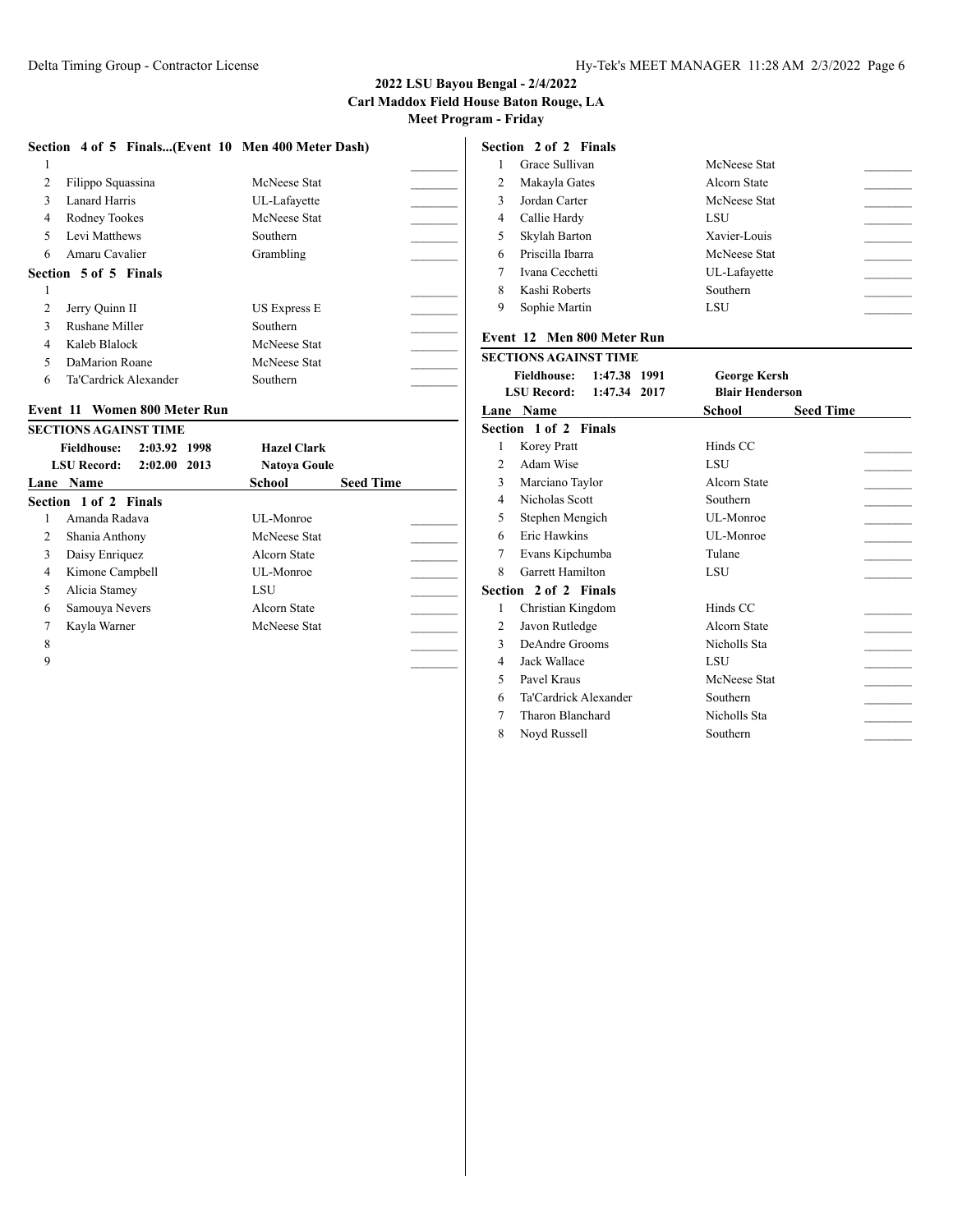#### **2022 LSU Bayou Bengal - 2/4/2022 Carl Maddox Field House Baton Rouge, LA Meet Program - Friday**

|                | Event 13 Women 200 Meter Dash                                                                                     |                                                        |                  |                                       | Section 5 of 5 Finals                           |                             |                                          |                            |
|----------------|-------------------------------------------------------------------------------------------------------------------|--------------------------------------------------------|------------------|---------------------------------------|-------------------------------------------------|-----------------------------|------------------------------------------|----------------------------|
|                | <b>SECTIONS AGAINST TIME</b><br>22.87 1989<br><b>Fieldhouse:</b><br><b>LSU Record:</b><br>22.49 2003<br>Lane Name | <b>Dawn Sowell</b><br><b>Muna</b> Lee<br><b>School</b> | <b>Seed Time</b> | $\overline{c}$<br>3<br>$\overline{4}$ | Kelsey Cooley<br>Shani Simon<br>Tekysa Thompson |                             | UL-Lafayette<br>Southern<br>Alcorn State |                            |
|                | Section 1 of 5 Finals                                                                                             |                                                        |                  | 5                                     | Rami Mitchell                                   |                             | Nicholls Sta                             |                            |
|                |                                                                                                                   |                                                        |                  | 6                                     | Savanna Lawson                                  |                             | UL-Monroe                                |                            |
| $\overline{c}$ |                                                                                                                   |                                                        |                  |                                       |                                                 | Event 14 Men 200 Meter Dash |                                          |                            |
| 3              | Kennedy Pedro                                                                                                     | Southern                                               |                  |                                       | <b>SECTIONS AGAINST TIME</b>                    |                             |                                          |                            |
| 4              | <b>Brianna Charles</b>                                                                                            | Hinds CC                                               |                  |                                       | <b>Fieldhouse:</b>                              | 20.89 1988                  | <b>Lorenzo Daniel</b>                    |                            |
| 5              | Jada McBean                                                                                                       | Xavier-Louis                                           |                  |                                       | <b>LSU Record:</b>                              | 20.20 2021                  | <b>Terrance Laird</b>                    |                            |
| 6              | An'Twanique Kinsler                                                                                               | Alcorn State                                           |                  |                                       | Lane Name                                       |                             | <b>School</b>                            | <b>Seed Time</b>           |
|                | Section 2 of 5 Finals                                                                                             |                                                        |                  |                                       | Section 1 of 5 Finals                           |                             |                                          |                            |
|                |                                                                                                                   |                                                        |                  | 1                                     |                                                 |                             |                                          |                            |
| $\overline{c}$ |                                                                                                                   |                                                        |                  | $\overline{2}$                        |                                                 |                             |                                          |                            |
| 3              | <b>Betheny Sanders</b>                                                                                            | Alcorn State                                           |                  | 3                                     | Elijah Moncure                                  |                             | Alcorn State                             |                            |
| 4              | Endya Scott                                                                                                       | Alcorn State                                           |                  | $\overline{4}$                        | Jhavonte Perry                                  |                             | UL-Monroe                                |                            |
| 5              | Oneke Gwan                                                                                                        | Tulane                                                 |                  | 5                                     | Santerrius Barlow                               |                             | Xavier-Louis                             |                            |
| 6              | Keiondra Narcisse                                                                                                 | Nicholls Sta                                           |                  | 6                                     | Dapriest Hogans                                 |                             | Hinds CC                                 |                            |
|                | Section 3 of 5 Finals                                                                                             |                                                        |                  |                                       | Section 2 of 5 Finals                           |                             |                                          |                            |
|                |                                                                                                                   |                                                        |                  | 1                                     |                                                 |                             |                                          |                            |
| $\overline{c}$ |                                                                                                                   |                                                        |                  | 2                                     |                                                 |                             |                                          | $\mathcal{L}_{\text{max}}$ |
| 3              | Kiara Bethley                                                                                                     | Nicholls Sta                                           |                  | 3                                     | Amiri Franklin                                  |                             | Alcorn State                             |                            |
| 4              | Kimorla Mushette                                                                                                  | Alcorn State                                           |                  | $\overline{4}$                        | Deondre Greene                                  |                             | Xavier-Louis                             |                            |
| 5              | Kynnedy Turner                                                                                                    | Xavier-Louis                                           |                  | 5                                     | Amari Godette                                   |                             | Nicholls Sta                             |                            |
| 6              | Kiersten Clark                                                                                                    | Hinds CC                                               |                  | 6                                     | Terrell White                                   |                             | Alcorn State                             |                            |
|                | Section 4 of 5 Finals                                                                                             |                                                        |                  |                                       | Section 3 of 5 Finals                           |                             |                                          |                            |
|                |                                                                                                                   |                                                        |                  | 1                                     |                                                 |                             |                                          |                            |
| $\overline{2}$ |                                                                                                                   |                                                        |                  | $\overline{2}$                        |                                                 |                             |                                          |                            |
| 3              | Jadah Oquain                                                                                                      | Nicholls Sta                                           |                  | 3                                     | Jerry Quinn II                                  |                             | <b>US Express E</b>                      | <b>Contract Contract</b>   |
| 4              | Nasya Ramirez                                                                                                     | UL-Monroe                                              |                  | $\overline{4}$                        | Anthony Landry                                  |                             | Nicholls Sta                             |                            |
| 5              | Khrystyan Reddic                                                                                                  | UL-Monroe                                              |                  | 5                                     | Olivier Bryant                                  |                             | Unattached                               |                            |
| 6              | Kyrsten Turner                                                                                                    | Xavier-Louis                                           |                  | 6                                     | Jarden James                                    |                             | Southern                                 |                            |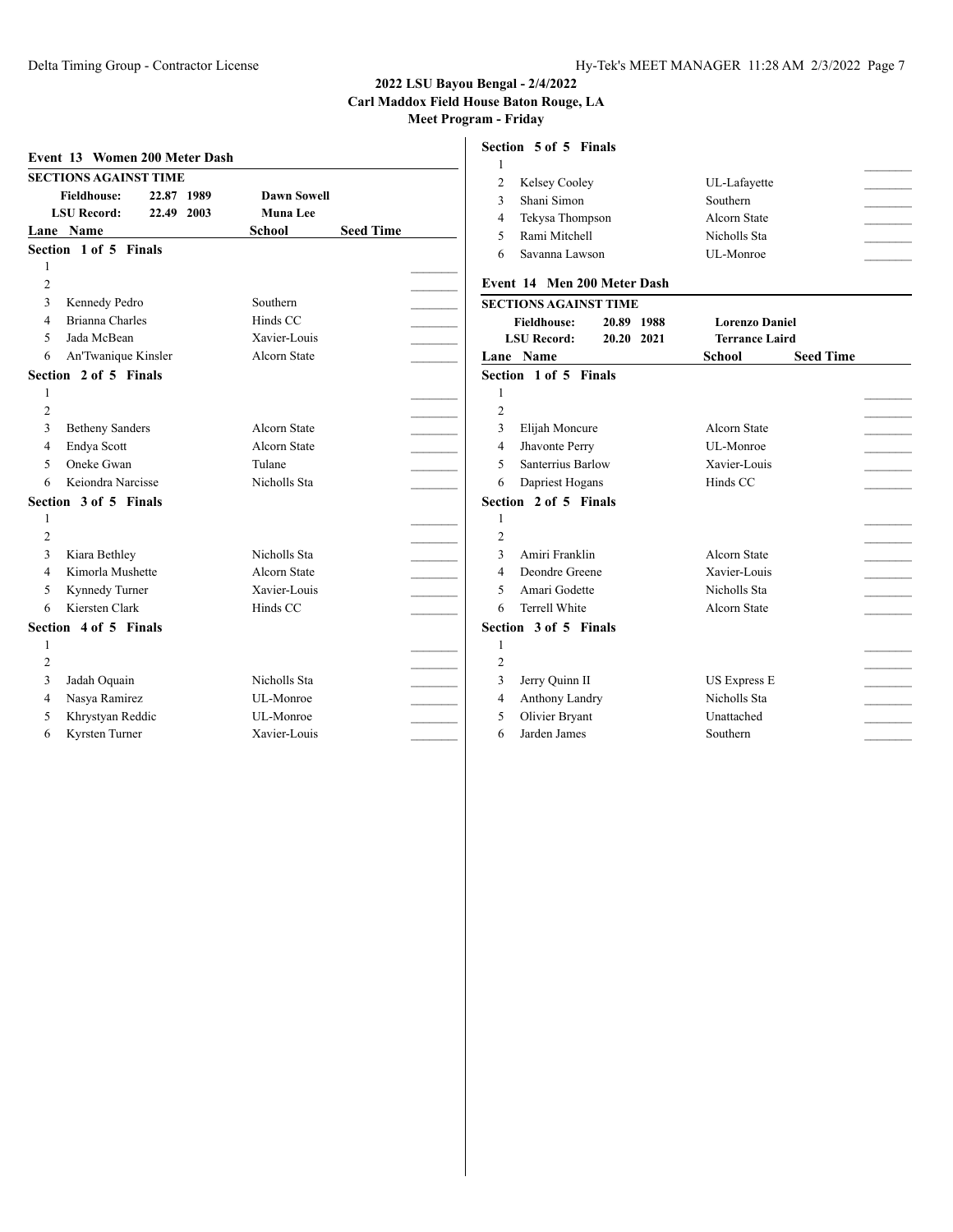# **2022 LSU Bayou Bengal - 2/4/2022**

**Carl Maddox Field House Baton Rouge, LA**

**Meet Program - Friday**

|                          | Section 4 of 5 Finals(Event 14 Men 200 Meter Dash) |              |  |
|--------------------------|----------------------------------------------------|--------------|--|
| 1                        |                                                    |              |  |
| 2                        |                                                    |              |  |
| 3                        | Charles Jackson, Jr.                               | US Express E |  |
| 4                        | Devin Bilbo                                        | UL-Monroe    |  |
| 5                        | <b>Bailey Couch</b>                                | UL-Monroe    |  |
| 6                        | Isaac Hayes                                        | Nicholls Sta |  |
|                          | Section 5 of 5 Finals                              |              |  |
|                          |                                                    |              |  |
| 2                        |                                                    |              |  |
| 3                        |                                                    |              |  |
| 4                        | Terrell Chevalier                                  | Southern     |  |
| $\overline{\phantom{1}}$ | Christian Williams                                 | Hinds CC     |  |
| 6                        | Caleb Lee                                          | Nicholls Sta |  |
|                          | Event 15 Women 3000 Meter Run                      |              |  |

### **FINAL Fieldhouse: 9:06.85 1986 Liz Lynch LSU Record: 9:19.11 1987 Lisa Reed Lane Name School Seed Time Section 1 of 1 Finals** 1 Meredith Hebert UL-Lafayette 2 Joan Jelagat Grambling 3 Lillian Thuo Grambling 4 Gwyneth Hughes LSU 5 Bonnie Andres McNeese Stat 6 Daisy Enriquez Alcorn State \_\_\_\_\_\_\_\_\_

| <b>FINAL</b>   |                                                                                                 |                                                 |
|----------------|-------------------------------------------------------------------------------------------------|-------------------------------------------------|
|                | <b>Fieldhouse:</b><br>8:00.04 1990                                                              | <b>Mark Elliott</b>                             |
|                | <b>LSU Record:</b><br>7:55.49<br>2008                                                           | John Kosgei                                     |
|                | Lane Name                                                                                       | School<br>Seed Time                             |
|                | Section 1 of 1 Finals                                                                           |                                                 |
| 1              | Braden Scalisi                                                                                  | UL-Lafayette                                    |
| 2              | Lafayette Collins                                                                               | Southern                                        |
| 3              | Teddy Gowan                                                                                     | UL-Monroe                                       |
| 4              | Evan Pardo                                                                                      | LSU                                             |
| 5              | Jacob Marcinkus                                                                                 | UL-Lafayette                                    |
| 6              | Justin Unger                                                                                    | UL-Lafayette                                    |
| 7              | Chapin Stewart                                                                                  | UL-Lafayette                                    |
| 8              | Elijah Anderson                                                                                 | <b>Alcorn State</b>                             |
| 9              | Bethwel Limo                                                                                    | Grambling                                       |
| 10             | Jeremiah Wingate                                                                                | Alcorn State                                    |
| 11             | Victor Parra                                                                                    | UL-Monroe                                       |
| 12             | <b>Edwin Biwott</b>                                                                             | Grambling                                       |
| 13             | Jacques De La Reza                                                                              | <b>Alcorn State</b>                             |
| 14             | Owen Gusir                                                                                      | Grambling                                       |
|                | Event 17 Women 4x400 Meter Relay<br><b>SECTIONS AGAINST TIME</b><br>3:37.40 1995<br>Fieldhouse: | L S U                                           |
|                | <b>LSU Record:</b><br>3:29.06 2005<br>B. Morris, N. BernardThomas, D. Lawernce, H. Regis        | <b>LSU</b>                                      |
|                | Lane Team                                                                                       | <b>Seed Time</b><br>Relay                       |
|                | Section 1 of 2 Finals                                                                           |                                                 |
| 1              |                                                                                                 |                                                 |
| $\overline{c}$ | Southern                                                                                        | B                                               |
|                | 1) Kennedy Pedro                                                                                | 2) Sierra Session                               |
|                | 3) Chyna Royal                                                                                  | 4) Trinity Bolden                               |
|                | 5) Malaysia Sinegal                                                                             |                                                 |
| 3              | Hinds CC                                                                                        | A                                               |
|                | 1) Mikeibra Morris                                                                              | 2) Brooke Gray                                  |
|                | 3) Diandrenique Gaines                                                                          | 4) Lazericka Louis                              |
| 4              | Southern                                                                                        | A                                               |
|                | 1) Qymeshia Mayhew                                                                              | 2) Anijah Williams                              |
|                | 3) Trinity Kirk                                                                                 | 4) Shani Simon                                  |
| 5              | UL-Lafayette                                                                                    | А                                               |
|                | 1) Ta'La Spates                                                                                 | 2) Shemia Odaine                                |
|                | 3) Reina Ryan                                                                                   | 4) Emoni Coleman                                |
| 6              | Alcorn State                                                                                    | А                                               |
|                | 1) Betheny Sanders<br>3) Endya Scott                                                            | 2) Akili Pleas-Carnie<br>4) An'Twanique Kinsler |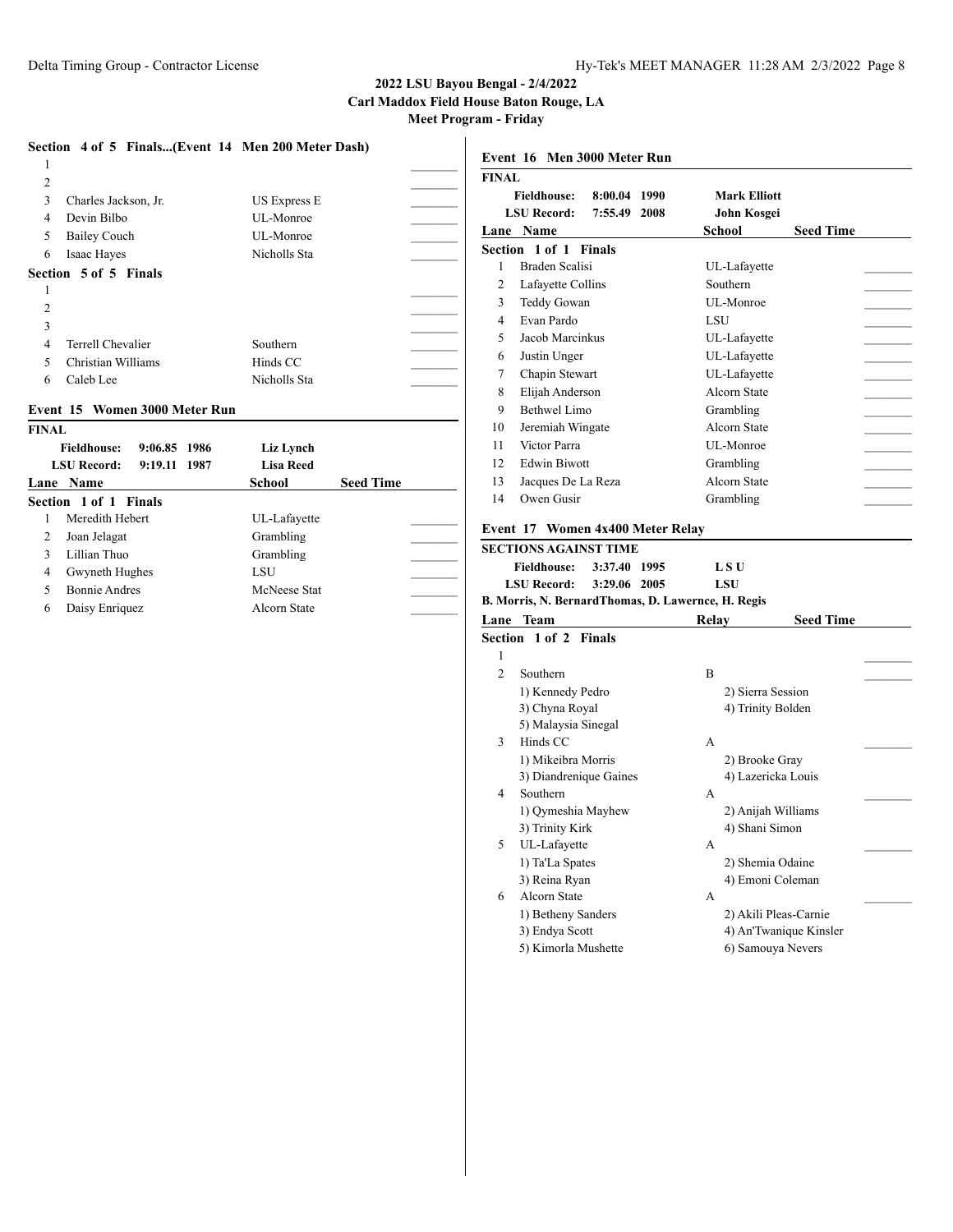|   | Section 2 of 2 Finals(Event 17 Women 4x400 Meter Relay) |                        |  |
|---|---------------------------------------------------------|------------------------|--|
| 1 |                                                         |                        |  |
| 2 |                                                         |                        |  |
| 3 | Nicholls Sta                                            | B                      |  |
|   | 1) Tabea Czech                                          | 2) Ester Hardardottir  |  |
|   | 3) Summer Seal                                          | 4) Julia Garcia Verges |  |
|   | 5) Megan Nevlud                                         |                        |  |
| 4 | Hinds CC                                                | B                      |  |
|   | 1) Justyce Thomas                                       | 2) JodyAnn Dixon       |  |
|   | 3) Kaylin Robinson                                      | 4) Brianna Charles     |  |
| 5 | Xavier-Louis                                            | А                      |  |
|   | 1) Jada McBean                                          | 2) Kynnedy Turner      |  |
|   | 3) Kyrsten Turner                                       | 4) Skylah Barton       |  |
|   | 5) Ariel Ford                                           |                        |  |
| 6 | Nicholls Sta                                            | A                      |  |
|   | 1) Hailey Alcorn                                        | 2) Amiya Matthews      |  |
|   | 3) Omo Oboh                                             | 4) Nia Maye            |  |
|   |                                                         |                        |  |

#### **Event 18 Men 4x400 Meter Relay**

|                | <b>SECTIONS AGAINST TIME</b>               |                |                       |
|----------------|--------------------------------------------|----------------|-----------------------|
|                | <b>Fieldhouse:</b><br>3:09.90<br>1993      | Alabama        |                       |
|                | <b>LSU Record:</b><br>3:04.01<br>2006      | <b>LSU</b>     |                       |
|                | K. Willie, R. Dardar, M. Rogers, X. Carter |                |                       |
| Lane           | <b>Team</b>                                | Relay          | <b>Seed Time</b>      |
|                | Section 1 of 2 Finals                      |                |                       |
| 1              |                                            |                |                       |
| $\mathfrak{D}$ | Southern                                   | B              |                       |
|                | 1) Ta'Cardrick Alexander                   |                | 2) Kavin Roberts      |
|                | 3) DeAnthony Nervis                        |                | 4) Bryce Moore        |
| $\mathcal{F}$  | Southern                                   | A              |                       |
|                | 1) Kason Jones                             |                | 2) Jordan Thompson    |
|                | 3) Rushane Miller                          |                | 4) Nicholas Scott     |
| 4              | UL-Lafayette                               | $\mathsf{A}$   |                       |
|                | 1) Nathan Fergusson                        |                | 2) Antoni Hoyte-Small |
|                | 3) Javed Jones                             |                | 4) Kashie Crockett    |
| $\sim$         | Hinds CC                                   | $\mathsf{A}$   |                       |
|                | 1) Dapriest Hogans                         | 2) Korey Pratt |                       |
|                | 3) Alfonso Hale Jr                         |                | 4) Chandler Love      |
|                | 5) Christian Williams                      |                |                       |
| 6              | UL-Lafayette                               | B              |                       |
|                | 1) Micha Reed                              |                | 2) Joseph Patterson   |
|                | 3) Baptiste Depril-Dupre                   |                | 4) Brandon Rhone      |
|                |                                            |                |                       |

## **Section 2 of 2 Finals**

| $\mathbf{1}$   |                       |   |                        |  |
|----------------|-----------------------|---|------------------------|--|
| $\mathfrak{D}$ | UL-Monroe             | А |                        |  |
|                | 1) Adrian Harris      |   | 2) Reid Guirlando      |  |
|                | 3) Kolton Kelley      |   | 4) Eric Hawkins        |  |
| 3              | Nicholls Sta          | A |                        |  |
|                | 1) Preston Whisenhunt |   | 2) Randy Canady        |  |
|                | 3) Wesley O'Neal      |   | 4) DeAndre Grooms      |  |
|                | 5) Tharon Blanchard   |   | 6) Jake Fabacher       |  |
| 4              | Alcorn State          | B |                        |  |
|                | 1) Charles Nnathah    |   | 2) Jae Sutherland      |  |
|                | 3) Ashton Defreeze    |   | 4) Marciano Taylor     |  |
| 5              | Southern              | C |                        |  |
|                | 1) Levi Matthews      |   | 2) Noyd Russell        |  |
|                | 3) Terrell Chevalier  |   | 4) Jarden James        |  |
| 6              | Alcorn State          | A |                        |  |
|                | 1) Arrington Robinson |   | 2) Johnny Holloway III |  |
|                | 3) Elijah Moncure     |   | 4) Terrell White       |  |
|                |                       |   |                        |  |

#### **Event 19 Women Weight Throw**

| TOP 9 ADVANCE TO FINAL |                                     |                            |  |  |  |
|------------------------|-------------------------------------|----------------------------|--|--|--|
|                        | Fieldhouse: 70-10.50 2008           | <b>Kristal Yush</b>        |  |  |  |
|                        | <b>LSU Record:</b><br>73-11<br>2014 | <b>Denise Hinton</b>       |  |  |  |
| Pos                    | Name                                | <b>Seed Mark</b><br>School |  |  |  |
|                        | Flight 1 of 1 Finals                |                            |  |  |  |
| 1                      | A'ja Gore                           | Southern                   |  |  |  |
| 2                      | Tylah Magee                         | Alcorn State               |  |  |  |
| 3                      | Kyla Childs                         | Alcorn State               |  |  |  |
| 4                      | Muonie Pickens                      | Alcorn State               |  |  |  |
| 5                      | Ashley McMillin                     | UL-Lafayette               |  |  |  |
| 6                      | Schrell Chevalier                   | Southern                   |  |  |  |
| 7                      | Jazzmine Poole                      | Southern                   |  |  |  |
| 8                      | Logan Lewis                         | Southern                   |  |  |  |
| 9                      | Mariah Lee                          | McNeese Stat               |  |  |  |
| 10                     | Marin Barras                        | UL-Lafayette               |  |  |  |
| 11                     | Chloe Hernandez                     | McNeese Stat               |  |  |  |
| 12                     | Brooklynne Wilson                   | UL-Lafayette               |  |  |  |
| 13                     | Aneisha Bell                        | Grambling                  |  |  |  |
| 14                     | Lawrenee' Hart                      | Southern                   |  |  |  |
| 15                     | Alivia Busch                        | UL-Monroe                  |  |  |  |
| 16                     | Alexandria McCoy                    | Southern                   |  |  |  |
|                        |                                     |                            |  |  |  |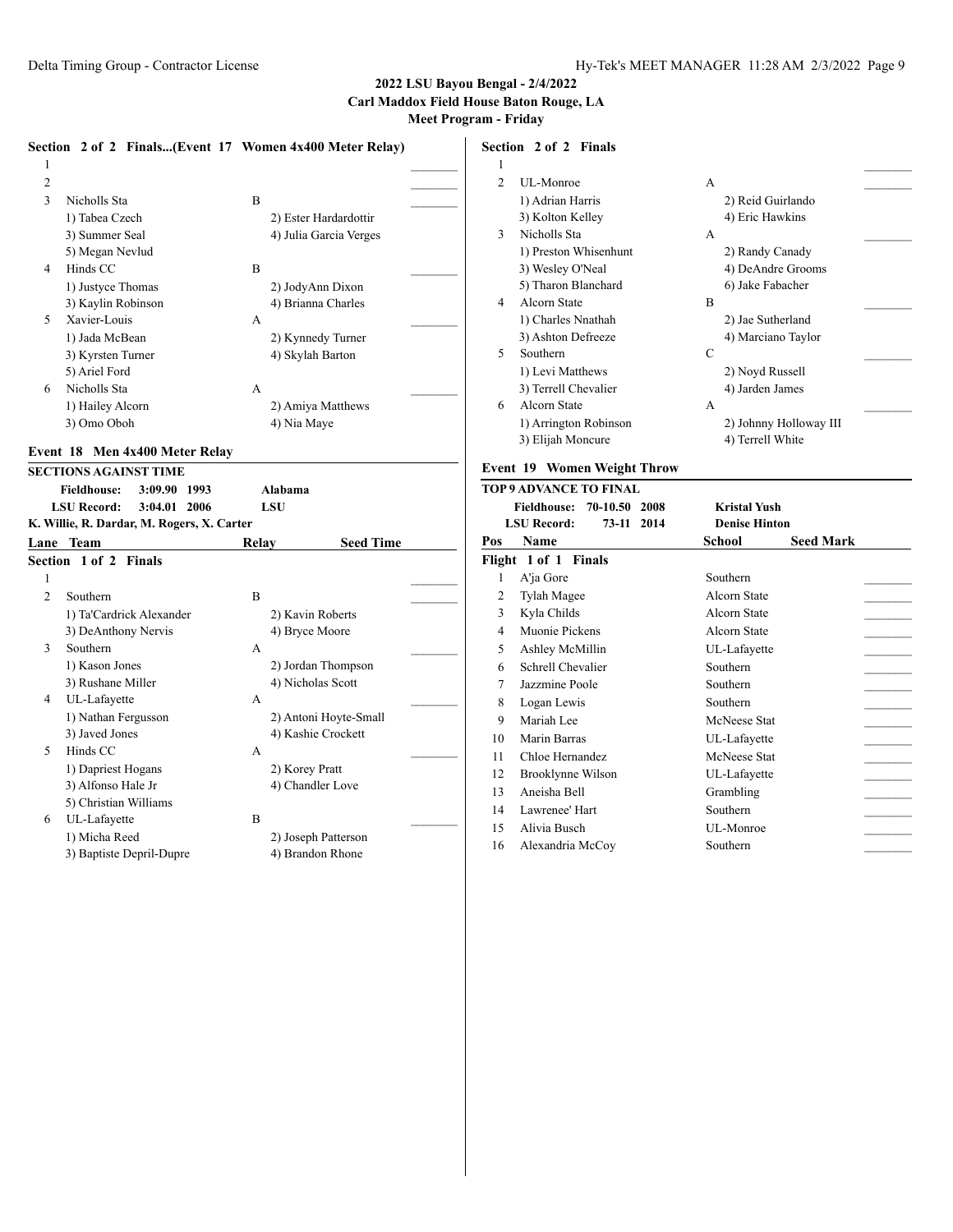## **2022 LSU Bayou Bengal - 2/4/2022 Carl Maddox Field House Baton Rouge, LA**

**Meet Program - Friday**

|                | <b>TOP 9 ADVANCE TO FINAL</b>                            |                            |
|----------------|----------------------------------------------------------|----------------------------|
|                | 76-06.25 2/18/2011<br>Fieldhouse:                        | <b>Walter Henning</b>      |
|                | <b>LSU Record:</b><br>78-01<br>2010                      | <b>Walter Henning</b>      |
| Pos            | <b>Name</b>                                              | School<br><b>Seed Mark</b> |
|                | Flight 1 of 2 Finals                                     |                            |
| 1              | <b>Charles Gonzales</b>                                  | <b>Alcorn State</b>        |
| $\overline{c}$ | Avaun Morgan                                             | Alcorn State               |
| 3              | London Lewis                                             | Southern                   |
| $\overline{4}$ | Kolby Mathews                                            | Southern                   |
| 5              | Oliver Jack                                              | UL-Lafayette               |
| 6              | Charvares Wilson                                         | Southern                   |
| 7              | <b>Bryce Guillotte</b>                                   | McNeese Stat               |
| 8              | Hunter Longino                                           | McNeese Stat               |
| 9              |                                                          |                            |
|                | Flight 2 of 2 Finals                                     |                            |
| 1              | Reilly LeBlanc                                           | McNeese Stat               |
| $\mathfrak{D}$ | Gabriel Vicknair                                         | UL-Lafayette               |
| 3              | Jacob Houston                                            | UL-Monroe                  |
| 4              | Chapman Bazer                                            | UL-Monroe                  |
| 5              | <b>Tyler Challis</b>                                     | McNeese Stat               |
| 6              | Tyren Hannah                                             | UL-Lafayette               |
| 7              | Jakob Fudge                                              | UL-Monroe                  |
| 8              | Jake Norris                                              | LSU                        |
| 9              | Jevan Parara                                             | Unattached                 |
|                |                                                          |                            |
|                | <b>Event 28 Men Pole Vault</b>                           |                            |
|                | <b>STARTING HEIGHT - 4.45 (14-7.25)</b>                  |                            |
|                | PROGRESSIONS - 4.45 (14-7.25), 4.60 (15-1), 4.75 (15-7), |                            |
|                | 4.90 (16-0.75), 5.00 (16-4.75), 5.05 (16-6.75) (5cm)     |                            |
|                | <b>Fieldhouse:</b><br>19-03 2019                         | <b>Mondo Duplantis</b>     |
|                | <b>LSU Record:</b><br>19-05 2019                         | <b>Mondo Duplantis</b>     |
| Pos            | Name                                                     | School<br><b>Seed Mark</b> |
|                | Flight 1 of 1 Finals                                     |                            |
| 1              | Aaron Fortenberry                                        | Hinds CC                   |
| $\overline{2}$ | Dylan German                                             | UL-Monroe                  |
| 3              | Cole Burgess                                             | UL-Monroe                  |
| $\overline{4}$ | Matthew Standridge                                       | UL-Lafayette               |
|                |                                                          |                            |
| 5<br>6         | <b>Brock Meyer</b><br>Chandler Mixon                     | LSU<br>UL-Lafavette        |

|                               | Event 20 Men Long Jump              |                                |  |  |  |  |
|-------------------------------|-------------------------------------|--------------------------------|--|--|--|--|
| <b>TOP 9 ADVANCE TO FINAL</b> |                                     |                                |  |  |  |  |
|                               | 27-01.75 2004<br><b>Fieldhouse:</b> | <b>John Moffit, Carl Lewis</b> |  |  |  |  |
|                               | LSU Record: 27-08.75 2021           | <b>JuVaughn Harrison</b>       |  |  |  |  |
| Pos                           | Name                                | <b>Seed Mark</b><br>School     |  |  |  |  |
|                               | Flight 1 of 1 Finals                |                                |  |  |  |  |
| 1                             | Seth Alexander                      | Xavier-Louis                   |  |  |  |  |
| 2                             | Luke Benoit                         | UL-Lafayette                   |  |  |  |  |
| 3                             | Gavin Jaime                         | UL-Lafayette                   |  |  |  |  |
| 4                             | Rasheed Rickett                     | Southern                       |  |  |  |  |
| 5                             | <b>Bailey Couch</b>                 | UL-Monroe                      |  |  |  |  |
| 6                             | Kevon Hamilton                      | Southern                       |  |  |  |  |
| 7                             | Kristoffe Clifford                  | Xavier-Louis                   |  |  |  |  |
| 8                             | Chris Tucker                        | Nicholls Sta                   |  |  |  |  |
| 9                             | DeAundre Ward                       | Hinds CC                       |  |  |  |  |
| 10                            | Lawrence Lambert                    | Grambling                      |  |  |  |  |
| 11                            | Levance Williams                    | <b>US Express E</b>            |  |  |  |  |
| 12.                           | Ja'Carrius Demmerritte              | Southern                       |  |  |  |  |
| 13                            | Obdarius Ware                       | UL-Lafayette                   |  |  |  |  |
| 14                            | Ji'eem Bullock                      | <b>LSU</b>                     |  |  |  |  |
| 15                            | Apalos Edwards                      | <b>LSU</b>                     |  |  |  |  |
| 16                            | Rayvon Grey                         | <b>Tiger Oylmpians</b>         |  |  |  |  |
|                               | <b>Event 25 Women Long Jump</b>     |                                |  |  |  |  |

|     | TOP 9 ADVANCE TO FINAL    |                        |                  |
|-----|---------------------------|------------------------|------------------|
|     | Fieldhouse: 21-10.75 1987 | <b>Carol Lewis</b>     |                  |
|     | LSU Record: 22-04.50 1994 | <b>Daphine Sanders</b> |                  |
| Pos | Name                      | School                 | <b>Seed Mark</b> |
|     | Flight 1 of 1 Finals      |                        |                  |
| 1   | Sascha Greene             | Grambling              |                  |
| 2   | Jaslyn Smith              | Northwestern           |                  |
| 3   | Amiya Matthews            | Nicholls Sta           |                  |
| 4   | Karanay Alexander         | Southern               |                  |
| 5   | Breanna Brown-Marshall    | Hinds CC               |                  |
| 6   | Katrina Anderson          | Southern               |                  |
| 7   | Kaprecia Cowans           | UL-Lafayette           |                  |
| 8   | Kiana Allen               | Alcorn State           |                  |
| 9   | Khiah Williams            | Alcorn State           |                  |
| 10  | <b>Taylor Walls</b>       | UL-Lafayette           |                  |
| 11  | Morgan Talley             | McNeese Stat           |                  |
| 12  | Olaia Becerril Alvarez    | UL-Monroe              |                  |
| 13  | Shemia Odaine             | UL-Lafayette           |                  |
| 14  | Dreunna Washington        | McNeese Stat           |                  |
| 15  | Anndrela Woods            | Southern               |                  |
| 16  | De'Aisha Davis            | Alcorn State           |                  |
| 17  | Rebekka Schubert          | UL-Monroe              |                  |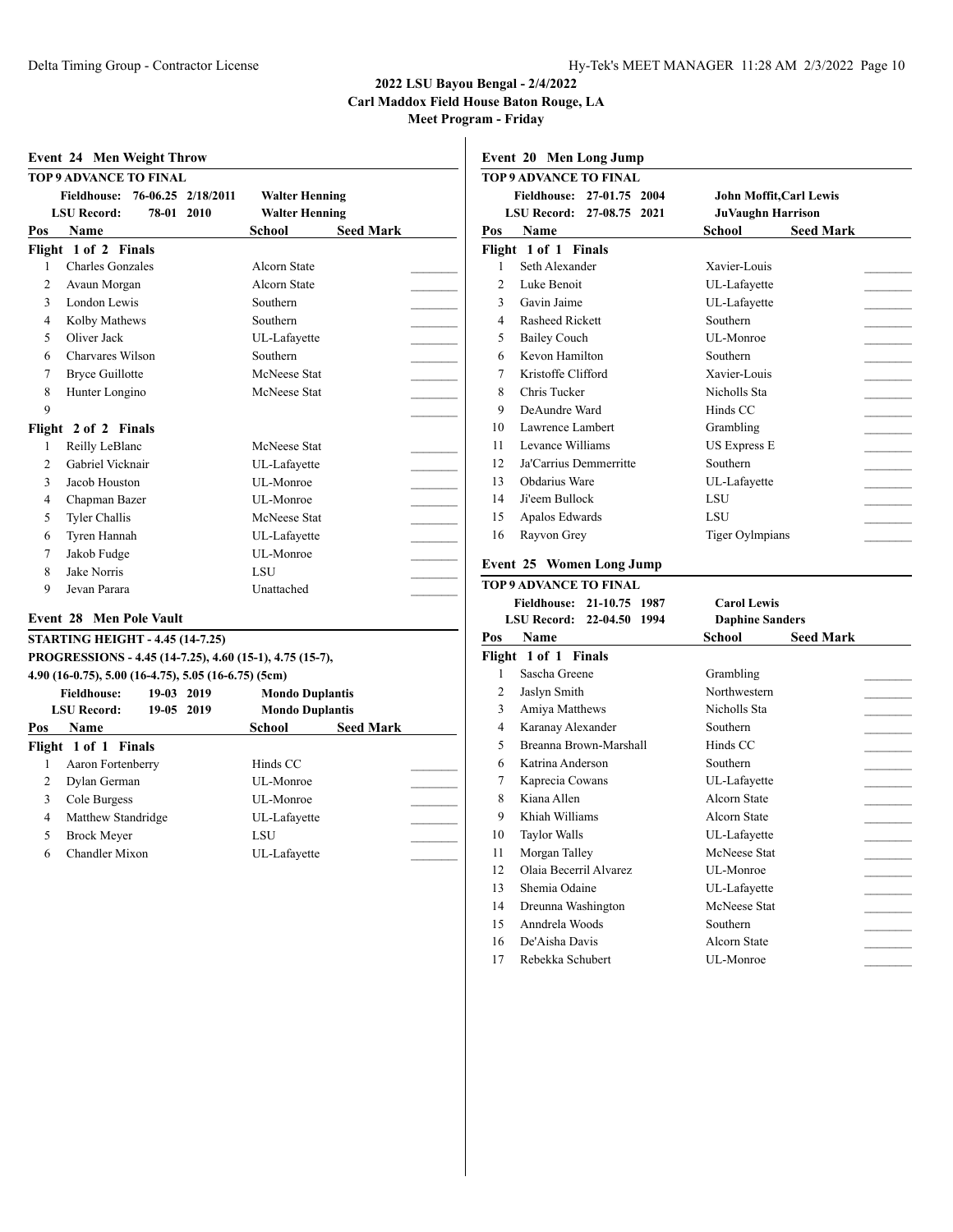# **2022 LSU Bayou Bengal - 2/4/2022 Carl Maddox Field House Baton Rouge, LA**

**Meet Program - Friday**

|                          | <b>STARTING HEIGHT - 3.45 (11-3.75)</b>                     |                        |                  |
|--------------------------|-------------------------------------------------------------|------------------------|------------------|
|                          | Progressions - 3.45 (11-3.75), 3.60 (11-9.75),              |                        |                  |
|                          | 3.75 (12-3.5), 3.90 (12-9.5), 4.05 (13-3.5), 4.15 (13-7.75) |                        |                  |
|                          | $4.20(13-9.25)(5 \text{ cm})$                               |                        |                  |
|                          | Fieldhouse: 14-11.50 2017                                   | <b>Morgan Leleux</b>   |                  |
|                          | LSU Record: 14-11.50 2021                                   | <b>Lisa Gunnarsson</b> |                  |
| Pos                      | <b>Name</b>                                                 | School                 | <b>Seed Mark</b> |
|                          | Flight 1 of 1 Finals                                        |                        |                  |
| 1                        | Megan Fitzgerald                                            | Tulane                 |                  |
| 2                        | Johanna Duplantis                                           | LSU                    |                  |
| $\mathcal{F}$            | Cameron Martinez                                            | UL-Lafayette           |                  |
| 4                        | Karlyn Trahan                                               | Northwestern           |                  |
| $\overline{\phantom{0}}$ | Jordan Brown                                                | UL-Lafayette           |                  |
| 6                        | Kristina Leggas                                             | Tulane                 |                  |
| 7                        | Kate Sander                                                 | Tulane                 |                  |
| 8                        | Lisa Gunnarsson                                             | LSU                    |                  |

## **Event 27 Men Triple Jump**

|                                                        | TOP 9 ADVANCE TO FINAL |                            |  |
|--------------------------------------------------------|------------------------|----------------------------|--|
| Fieldhouse: 56-07.25 1998<br>LSU Record: 56-06.50 2002 |                        | <b>Lemark Carter</b>       |  |
|                                                        |                        | <b>Walter Davis</b>        |  |
| Pos                                                    | Name                   | <b>Seed Mark</b><br>School |  |
|                                                        | Flight 1 of 1 Finals   |                            |  |
|                                                        | Chris Tucker           | Nicholls Sta               |  |
| $\mathfrak{D}$                                         | Joshua Mason           | UL-Lafayette               |  |
| $\mathbf{3}$                                           | Kevon Hamilton         | Southern                   |  |
| 4                                                      | Jyontae Noel           | Alcorn State               |  |
| 5                                                      | Rasheed Rickett        | Southern                   |  |
| 6                                                      | Ja'Carrius Demmerritte | Southern                   |  |
| 7                                                      | Seth Alexander         | Xavier-Louis               |  |
| 8                                                      | John Joseph            | UL-Lafayette               |  |
| 9                                                      | Sean Dixon-Bodie       | LSU                        |  |
| 10                                                     | John Warren            | <b>Tiger Oylmpians</b>     |  |
|                                                        |                        |                            |  |

## **Event 29 Women Triple Jump**

|                | <b>TOP 9 ADVANCE TO FINAL</b>                                                 |                            |
|----------------|-------------------------------------------------------------------------------|----------------------------|
|                | 46-05.25<br><b>Fieldhouse:</b><br>1998<br><b>LSU Record:</b><br>46-09<br>1997 | Suzette Lee<br>Suzette Lee |
| Pos            | Name                                                                          | <b>Seed Mark</b><br>School |
|                | Flight 1 of 1 Finals                                                          |                            |
| 1              | Kayla Jemison                                                                 | Hinds CC                   |
| $\mathfrak{D}$ | Yahria Bass                                                                   | Southern                   |
| 3              | Jala Richard                                                                  | UL-Monroe                  |
| 4              | Kiana Allen                                                                   | Alcorn State               |
| 5              | De'Aisha Davis                                                                | Alcorn State               |
| 6              | Jaslyn Smith                                                                  | Northwestern               |
| 7              | Ariel Young                                                                   | UL-Lafayette               |
| 8              | <b>Taylor Davis</b>                                                           | UL-Lafayette               |
| 9              | Eunice Ilunga Mbuyi                                                           | UL-Monroe                  |
| 10             | Kara Steele                                                                   | <b>UNAT-Tulane</b>         |
| 11             | Serena Bolden                                                                 | LSU                        |
| 12             | Kyndal McKnight                                                               | LSU                        |
| 13             | Trina Malej                                                                   | Tulane                     |
|                |                                                                               |                            |

| Event 26 Men High Jump                                     |                              |              |      |                    |                  |  |
|------------------------------------------------------------|------------------------------|--------------|------|--------------------|------------------|--|
| STARTING - 1.86 (6-1.25)                                   |                              |              |      |                    |                  |  |
| PROGRESSIONS - 1.86 (6-1.25), 1.91 (6-3.25), 1.96 (6-5),   |                              |              |      |                    |                  |  |
| $2.01$ (6-7), $2.06$ (6-9), $2.11$ (6-11), $2.15$ (7-0.5), |                              |              |      |                    |                  |  |
|                                                            | $2.18(7-1.75)(3 \text{ cm})$ |              |      |                    |                  |  |
|                                                            | <b>Fieldhouse:</b>           | 7-06.50      | 1988 | <b>Brian Brown</b> |                  |  |
|                                                            | <b>LSU Record:</b>           | 7-06.50 2021 |      | JuVaughn Harrison  |                  |  |
|                                                            | LSU Record: 7-06.50 1992     |              |      | <b>Tom Lange</b>   |                  |  |
| Pos                                                        | <b>Name</b>                  |              |      | School             | <b>Seed Mark</b> |  |
|                                                            | Flight 1 of 1 Finals         |              |      |                    |                  |  |
|                                                            | Albert Martin                |              |      | Hinds CC           |                  |  |
| $\mathfrak{D}$                                             | Palmer Hearne                |              |      | UL-Monroe          |                  |  |
| 3                                                          | Patrick Boudreaux            |              |      | McNeese Stat       |                  |  |
| 4                                                          | Ronnie Rounds                |              |      | <b>LSU</b>         |                  |  |
| 5                                                          | Rylan Theyard                |              |      | UL-Lafayette       |                  |  |
| 6                                                          | Zayne Palomino               |              |      | Alcorn State       |                  |  |
|                                                            |                              |              |      |                    |                  |  |

#### **Event 23 Women Shot Put**

| <b>TOP 9 ADVANCE TO FINAL</b>                     |                      |               |                  |  |  |  |
|---------------------------------------------------|----------------------|---------------|------------------|--|--|--|
| Fieldhouse: 58-07.50 1995<br><b>Eileen Vanesi</b> |                      |               |                  |  |  |  |
| LSU Record: 60-07.25 2015<br><b>Tori Bliss</b>    |                      |               |                  |  |  |  |
| Pos                                               | Name                 | <b>School</b> | <b>Seed Mark</b> |  |  |  |
|                                                   | Flight 1 of 2 Finals |               |                  |  |  |  |
| 1                                                 | Tylah Magee          | Alcorn State  |                  |  |  |  |
| $\mathfrak{D}$                                    | Kaila Poole          | Southern      |                  |  |  |  |
| 3                                                 | Kyla Childs          | Alcorn State  |                  |  |  |  |
| $\overline{4}$                                    | Lawrenee' Hart       | Southern      |                  |  |  |  |
| $\sim$                                            | Aneisha Bell         | Grambling     |                  |  |  |  |
| 6                                                 | Marin Barras         | UL-Lafayette  |                  |  |  |  |
| 7                                                 | DaNya Horne          | Xavier-Louis  |                  |  |  |  |
| 8                                                 | Dior Nicholson       | Grambling     |                  |  |  |  |
| 9                                                 |                      |               |                  |  |  |  |
| 10                                                |                      |               |                  |  |  |  |
|                                                   | Flight 2 of 2 Finals |               |                  |  |  |  |
| 1                                                 | Alexandria McCoy     | Southern      |                  |  |  |  |
| $\mathfrak{D}$                                    | Ane Torres           | McNeese Stat  |                  |  |  |  |
| 3                                                 | Ashari Jones         | McNeese Stat  |                  |  |  |  |
| 4                                                 | Brooklynne Wilson    | UL-Lafayette  |                  |  |  |  |
| 5                                                 | A'ja Gore            | Southern      |                  |  |  |  |
| 6                                                 | Logan Lewis          | Southern      |                  |  |  |  |
| 7                                                 | Brianna Washington   | UL-Monroe     |                  |  |  |  |
| 8                                                 | Alivia Busch         | UL-Monroe     |                  |  |  |  |
| 9                                                 | Amber Hart           | <b>LSU</b>    |                  |  |  |  |
| 10                                                | Jessica Ramsey       | Adidas        |                  |  |  |  |